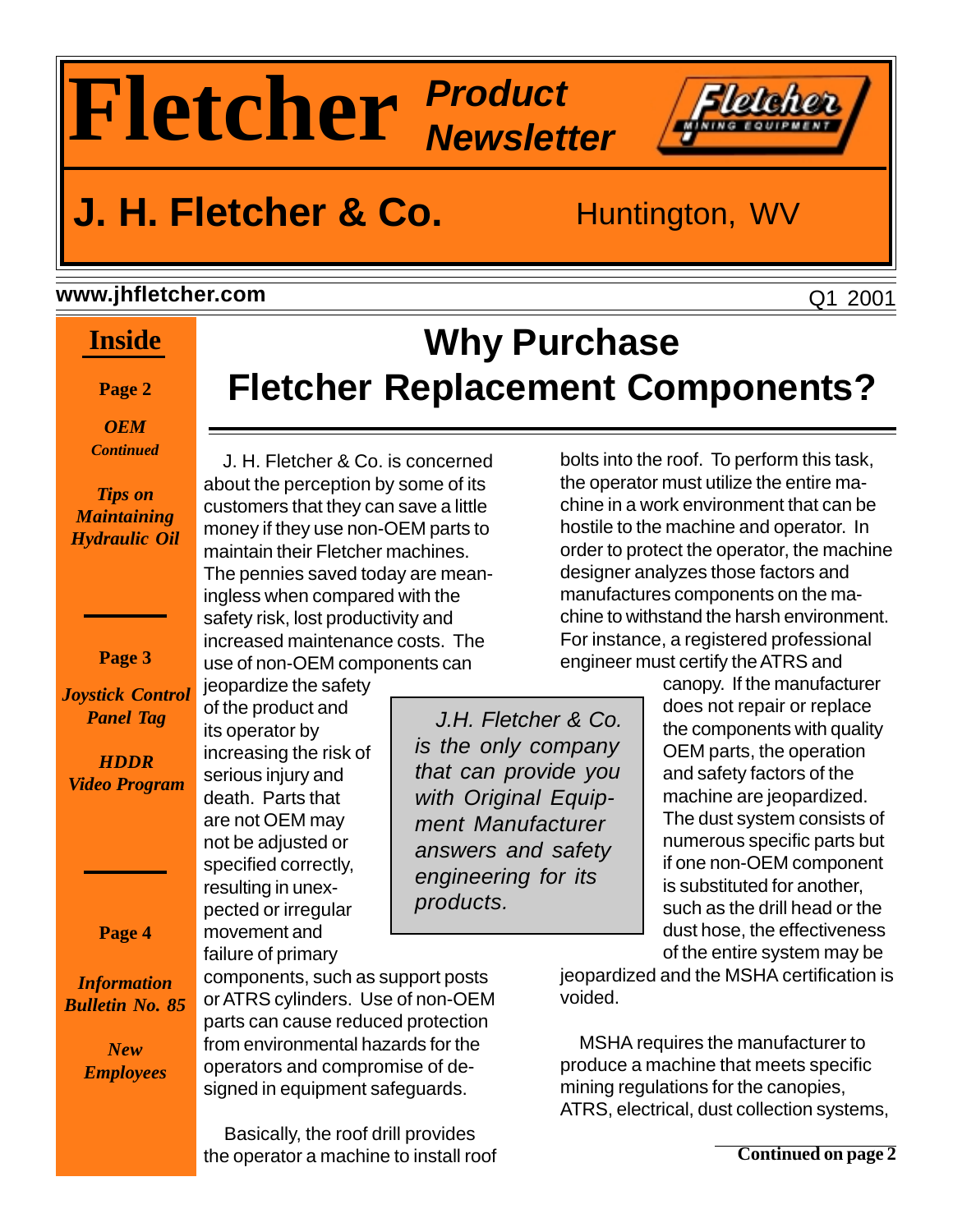#### **Continued from page 1**

braking and other operational requirements. However, in order to operate these components properly, other components, such as the valve chest which allows the operator to raise or lower the ATRS and even the 40 hp motors must be OEM to assure the whole system operates as the designer intended. Compromising the system with non-OEM parts can jeopardize the efficiency and integrity of the system.

 J. H. Fletcher & Co. recognizes that some OEM parts are more expensive. In some instances they may be more expensive due to the cost of special materials or specific design requirements of the purchaser. J. H. Fletcher & Co. also provides its customers with free service and engineering support. Therefore, the next time you are offered non-OEM parts or "reverse engineered parts" first evaluate how the component will affect the safety of each operator, how that part will work with the entire system and what field support you will be provided if you have machine "down" time. Then ask the seller the following questions:

- **1. Is this the latest design or update to the component?**
- **2. What engineering documentation do you have to confirm these components will meet the operation requirements of thesystem?**
- **3. Does the component, when added to the machine, adversely affect the original OEM and MSHA approvals and/or certifications?**
- **4. Do you have engineering and service support for me if I have a problem**

**with the Fletcher machine after installation of your parts?**

 **5. If the non-OEM parts are associated with a certified system, who are the professional engineers employed by you who can assure my operators that the operational safety of the Fletcher machine has not been diminished by the addition of your non-OEM part(s)?**

 The answers to the questions will likely be unsatisfactory or nonexistent. J.H. Fletcher & Co. is the only company that can provide you with Original Equipment Manufacturer answers and safety engineering for its products.

 With OEM components, you get J. H. Fletcher & Co.'s 60 years of experience in mining equipment. You also get a dedicated Fletcher service department along with a list of authorized parts distributors that can provide you, in most cases, immediate parts distribution in your area. With J. H. Fletcher & Co. and our authorized parts distributors, you get documentation and a specified warranty program that is in place. You will get a trained, experienced staff of field representatives that provide FREE on-site consultation.

 J. H. Fletcher & Co. values your business and is constantly RAISING THE QUALITY BAR to meet your needs and the specified operational characteristics of your machinery. **Non-OEM component manufacturers cannot and will not do it.**

## **TIPS ON MAINTAINING HYDRAULIC OIL.**

One of the keys to maintaining a good running roof drill is to keep clean hydraulic oil in the system. Hydraulic oil is the lifeblood of the roof drill. Without proper oil levels, contamination of your system can overheat the machine resulting in premature breakdown of other 'in-line' components. To prevent this from happening, the operator should make sure that dirt, metal particles, water, chemicals, etc. do not enter the system at any time. J. H. Fletcher & Co. utilized Unocal Unax AW68 oil to run its hydraulic

systems. This oil has been specifically evaluated to ensure that it is compatible with components on the machine and is identified on your machine by P/N 159258. To prevent contamination, the operator should always:

1. Use a clean hose when transferring oil from the oil storage container to the oil reservoir on the machine. Wipe away all dirt and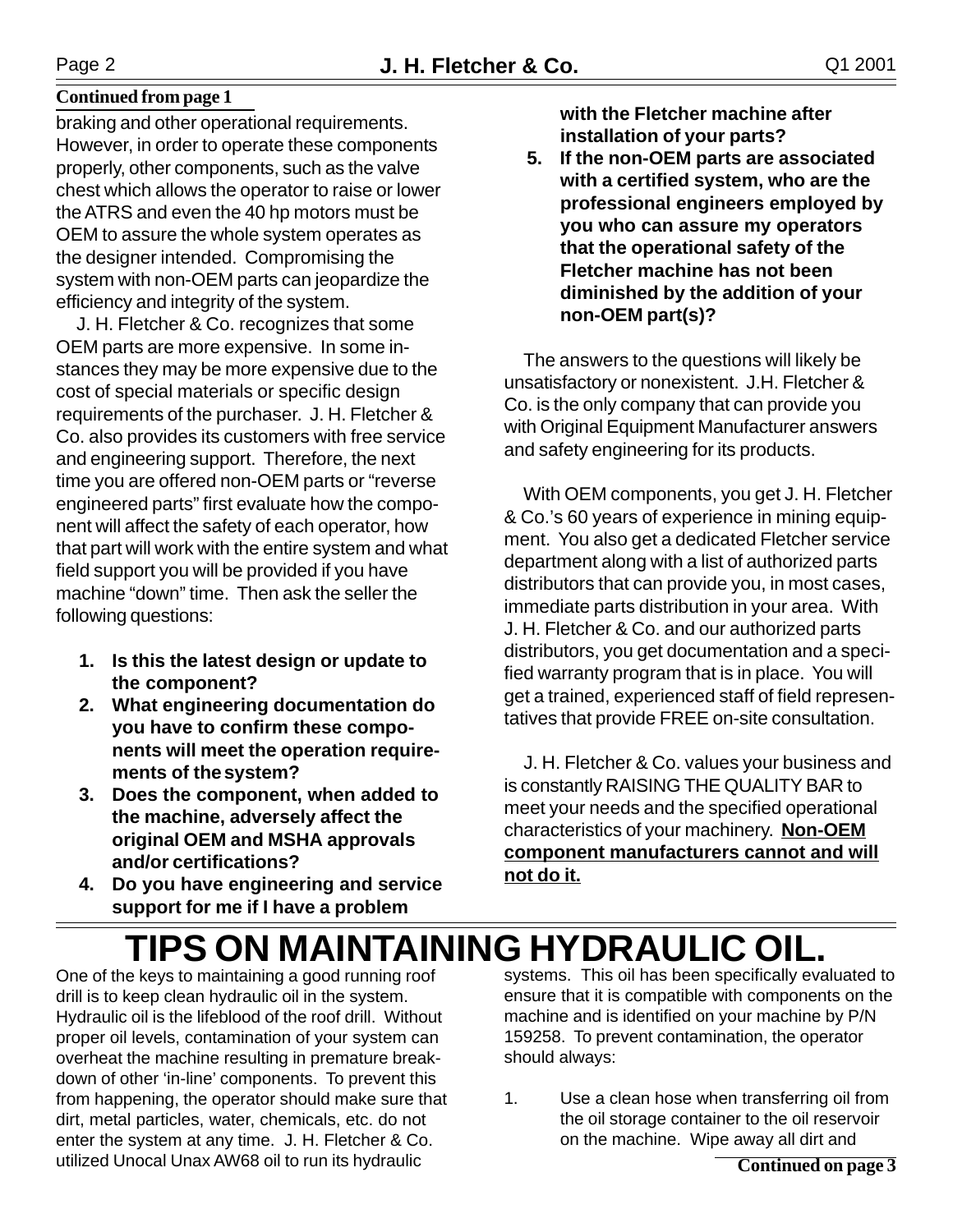## **OPERATOR FEEDBACK RESPONSE: JOYSTICK CONTROL PANEL TAG**



Through J. H. Fletcher & Co.'s operator feedback program, Fletcher has developed a new instruction plate for the operation of the hydraulic joystick and associated drill control levers. This tag is currently being installed on some RRII dual-head roof drills. The panel, located below the joystick handle, provides specific instructions on where the joystick should be placed to activate the rotation and feed control (see illustration). The purpose of this plate is to clearly show new operators and infrequent users of the machine concise, specific procedures for operating the drill control handles. If you are ordering a new machine or want to

retrofit an existing machine, you may want to make sure this plate is on your machine. For additional information on this tag, call J. H. Fletcher & Co.'s Service Department or one of our authorized distributors and request Part Number 360847 for the right hand boom with outside controls and Part Number 360848 for the left hand boom with outside controls.

#### **Continued from page 2**

debris from the oil cap (breather cap) before placing oil in the system.

- 2. Use only the specified oil J. H. Fletcher & Co. has identified in the Service Manual. A Material Safety Data Sheet for the oil is available from J. H. Fletcher & Co.'s Risk Management Department.
- 3. J. H. Fletcher & Co. recommends the normal operating range should be around 150° F and the maximum temperature should not exceed 180° F. If your machine is having heat problems, there may not be enough oil in the system or the oil viscosity has broken down. Tip: A change in the viscosity of more than 10% usually indicates a problem.
- 4. Regularly change the hydraulic oil filters (see Service Manual) to prevent oil contaminants from entering the system.
- 5. Use an approved breather cap on the oil tank.
- 6. Make sure all fittings, hoses and components are not leaking, to reduce the overall loss of oil in the system.

These are only a few recommendations regarding the use of hydraulic oil in your roof drill. For additional information about the care and use of your machine, review your Service Manual or contact your J. H. Fletcher & Co. Service Representative.

### **HDDR Video Program**



J. H. Fletcher & Co. is now distributing the HDDR Orientation Video. This program, available on VHS tape or CD, provides the instructor specific

information about the correct operation of the HDDR roof drill.

 The HDDR Orientation Video program provides the instructor a complete machine orientation package. Once the entire program has been completed by your employees in an in-house training program, their tests are sent to our Risk Management Department for grading. Each instructor or operator who completes the test and returns it to Fletcher will receive a one time Fletcher hat offer.

 To order this free program, call J. H. Fletcher & Co.'s Risk Management Department. Inform them of the serial number(s) of your machine(s) along with the number of mines for which you will need the program.

 J. H. Fletcher & Co. is committed to continued training support for our new and modernized machine customers.